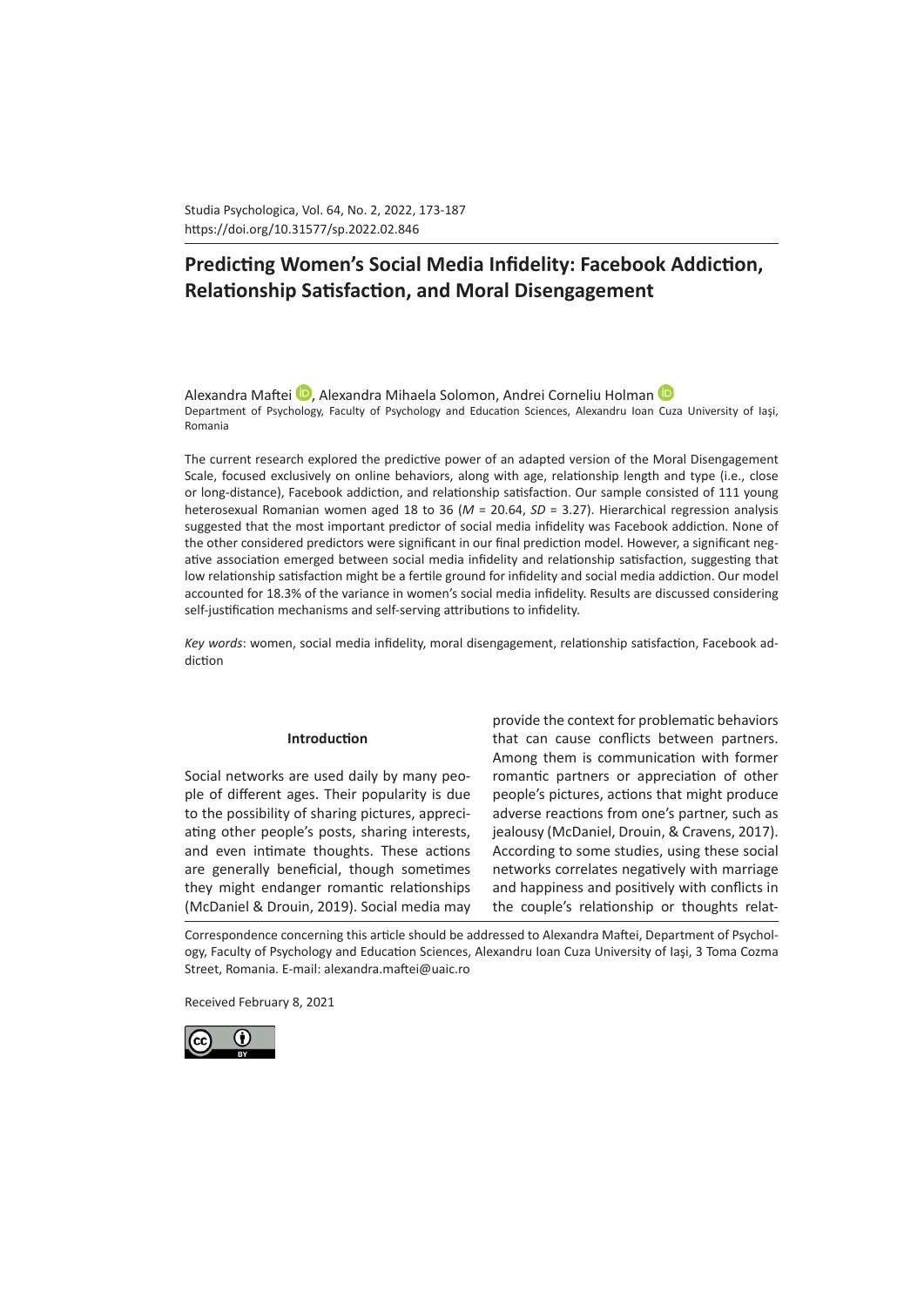ed to divorce (Valenzuela, Halpern, & Katz, 2014). Other studies found links between the use of social networks and the engagement in online infidelity behaviors, moderated by the age of the participants, the latter correlating negatively with the other two variables (Abbasi, 2019).

The concept of infidelity has many definitions, and it is difficult to determine which is the most appropriate due to significant differences between cultures and types of relationships. In the present study, we will consider infidelity as the violation of sexual and emotional exclusivity expectations in an intimate relationship (Zare, 2011). Generally, a romantic partnership is based on an implicit agreement on what is accepted in the relationship without precisely articulating the unacceptance of extradyadic behaviors. Furthermore, expectations or rules for dating can be particularly unclear in contemporary culture; thus, the violation of exclusivity may become even more difficult to define (DeGenova & Rice, 2005).

Emotional infidelity implies deep feelings and an emotional connection with an extradyadic partner, while sexual infidelity involves physical contact with another partner. The two forms can also coexist, mixing behaviors such as spending time with a person of the opposite sex, flirting, kissing, or having sex with someone other than your partner (Weiser et al., 2018). Infidelity does not fall into a specific category in the online environment, but it contains all three offline infidelity forms. Therefore, online infidelity behaviors are perceived as authentic as real-life behaviors (Whitty, 2003).

As previous work already suggested, the Internet plays an important role in romantic relationships. Partners can get to know each other online, and social networks can be integrated into all stages of the relationship (Smith & Duggan, 2013). Among these online

platforms' main characteristics, three have been highlighted in several studies as having a prominent influence in romantic relationships. First of all, they increase the volume of information about the potential or actual partner if he/she is active in the online environment. A person's posts can reveal information about his/her daily activities, the people he/she interacts with, and this can induce jealousy, especially in long-distance relationships. Jealousy is also related to the second characteristic, i.e., monitoring the profile of the partner. The last feature refers to the public distribution of pictures and information about the relationship, which can have a positive and a negative effect (Utz & Beukeboom, 2011). The positive effects lie in the fact that social networks can increase the level of satisfaction of the relationship because they allow partners to publicly demonstrate their feelings and commitment to each other. People can put their status "in a relationship", include their partner in the profile picture, or share pictures with him/her (Utz & Beukeboom, 2011).

Saslow, Muise, Impett, and Dubin (2012) suggested that generally, people who have a high level of satisfaction in the relationship are more likely to post online pictures of their partner or share more relevant information about their relationship. These results are significant because they suggest that the online exposure of one's relationship may be associated with a high level of couple satisfaction, with partners being less prone to infidelity. Therefore, relationship satisfaction is essential in predicting online infidelity behaviors (Atkins, Baucom, & Jacobson, 2001; Selterman, Garcia, & Tsapelas, 2019).

# **The Social Media threat: Cheating online**

Online infidelity includes behaviors such as emotional involvement on the Internet, cy-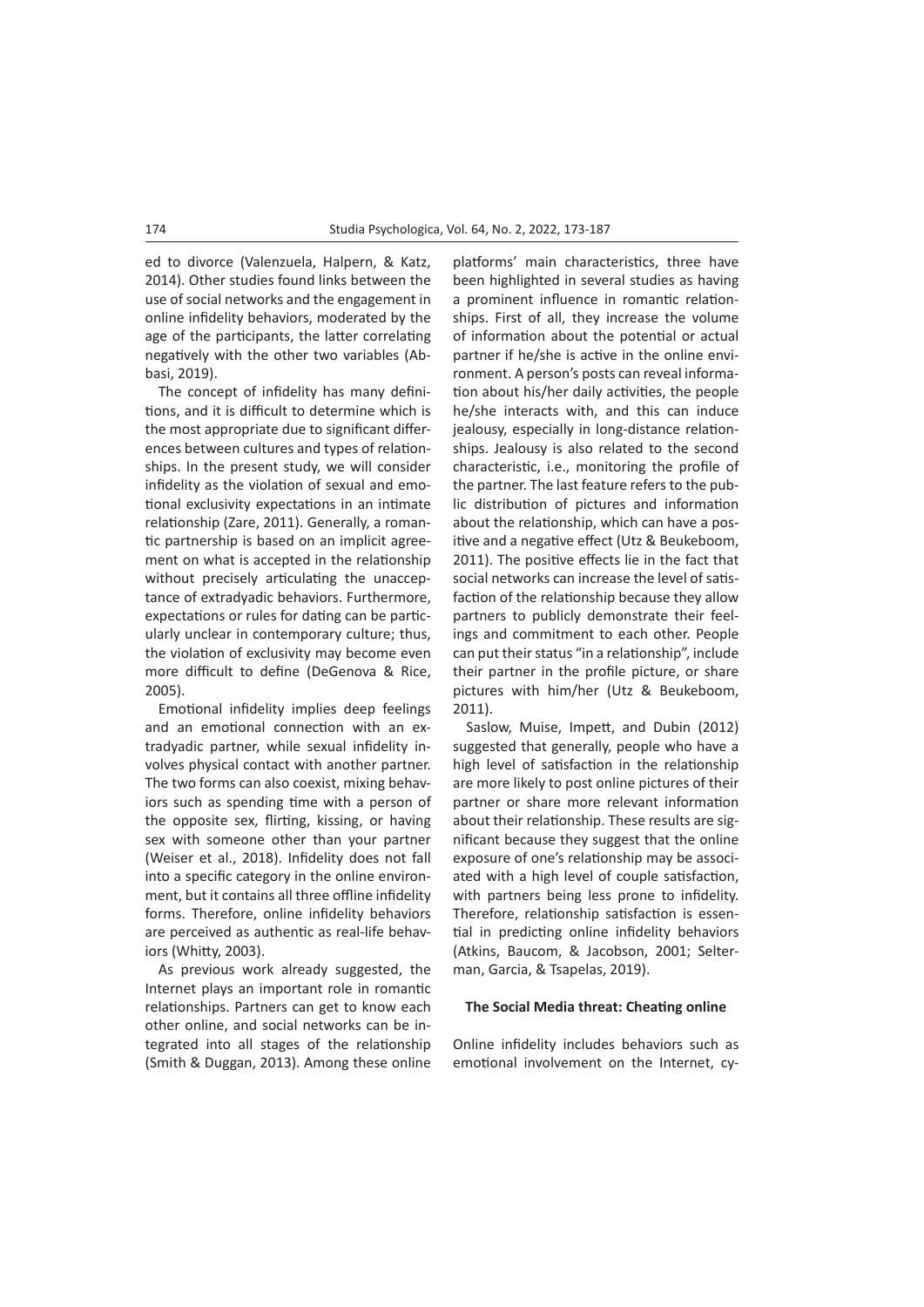bersex, or watching pornography. The online environment may provide partners with the *ideal* context to engage in infidelity behaviors, which can subsequently be denied and motivated by the absence of physical interaction, keeping their distance from the partner's actual deceptive behavior. In addition, the psychological distance (i.e., absence of physical interactions) may contribute to a depersonalization process, making the unfaithful person think less about the other's feelings and how his/her actions might hurt his or her partner (Aiken, 2019) and to a decrease in inhibitions for the people involved, who are more open in sharing intimate thoughts and emotions (Abbasi, 2019).

Rus and Tiemensma (2017) suggested two types of online cheating behaviors: those activated by social networks and those created by their use. Thus, one can observe behaviors or characteristics of partners that generally exist but are activated by the use of different online platforms (for example, those related to attachment style, overlapping partner identity, and relationship satisfaction), but also behaviors that would not manifest in the absence of the use of social networks (e.g., monitoring partners, jealousy induced by these behaviors). This distinction allows a better assessment of social networks' impact on romantic relationships by creating new behaviors that might negatively affect couples.

The most common behaviors in the online environment that can be labeled as infidelity are flirting, hiding specific conversations or actions, and engaging in intimate or sexual conversations with other people besides one's partner (McDaniel, Drouin, & Cravens, 2017). However, Alexopoulos, Timmermans, and McNallie (2020) focused on explaining the cognitive process underlying online infidelity. They suggested that studying how the individual meets his/her needs for interaction and engages in deep conversations with other partners is more important than exploring the time spent on social networks.

Treas and Giesen (2008) suggested that personal values, opportunities, and marital satisfaction are associated with sexual infidelity. Thus, non-permissive values, sexual opportunities at work, and marital dissatisfaction may generate infidelity behaviors. Significant differences were observed between married and unmarried, living-together couples, the latter being more prone to cheating. The opportunity seems important for women, especially for those who work outside the home. They are more likely to engage in infidelity than women who do not work or work from home (Drigotas & Barta, 2001).

#### **Social Media Addiction**

Technology makes our lives easier and more comfortable in many ways. Using the Internet and its features, we manage to do things faster and sometimes better. However, in addition to the strengths, there are disadvantages, especially related to their overuse, eventually leading to addiction. Some individuals may become addicted to the Internet, as others may become addicted to drugs or alcohol, decreasing the quality of life in various areas. Internet addiction is "a problematic behavior defined as an impulse control disorder without the ingestion of psychoactive substances" (Young, 1998, p. 238). Social media addiction, i.e., addiction to social networks such as Facebook or Instagram, is a specific form of Internet addiction that implies a compulsion to excessively use social media (Starcevic, 2013), driven by an uncontrollable urge to log into these platforms (Andreassen & Pallesen, 2014). Social media addiction might have similar consequences as addiction to other substances (Rajesh & Rangaiah, 2020), mostly related to one's psychological distress (e.g., Hou et al., 2019). Young (1998) described sev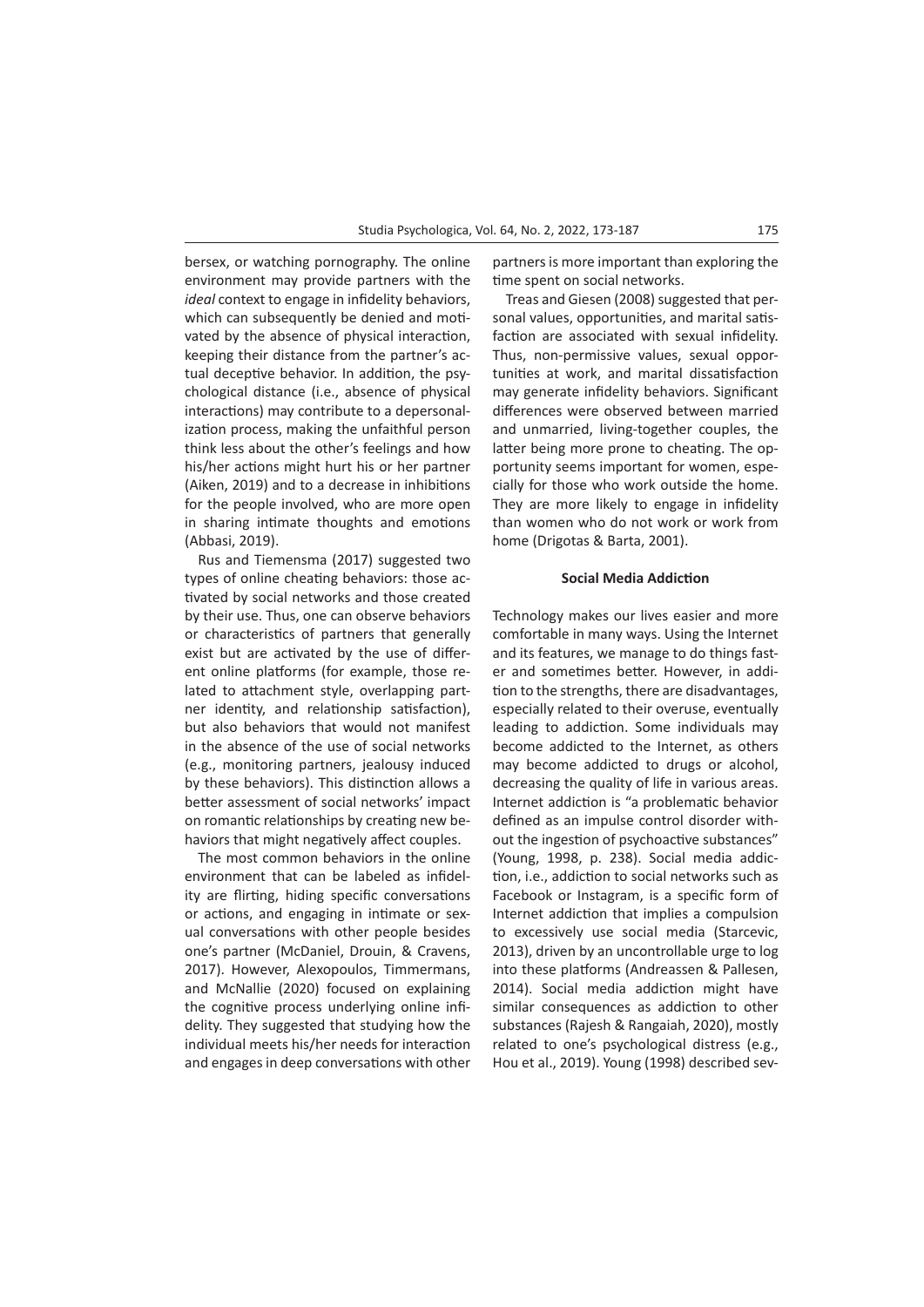eral criteria for this dependence. Addicts said that prolonged Internet use causes average or even severe damage to their lives, feeling unable to control their use of time. Salicetia (2015) argues that the time spent on social media platforms should not be longer than the time spent socializing offline, in order to maintain one's control and prevent impulsive behaviors.

Time spent on social networks may be influenced by the reasons why a person uses these platforms. The Model of Compensatory Internet Use (Kardefelt-Winther, 2014) suggests that excessive online activity compensates for psychological issues. This idea is also supported by Rajesh and Rangaiah (2020), who found a significant link between Facebook use and loneliness. Thus, individuals who feel lonely compensate for the lack of social skills in real life, and the low level of social support, by spending a long time on social media platforms. Also, an alternative explanation (given the correlational nature of these research results) is related to the idea that people might also feel lonely precisely because of the excessive use of Facebook and/or after using it. However, people also use social media to relax, increase their social status, find love, or establish further physical contact (Carpenter & McEwan, 2016). Nevertheless, Ryan, Reece, Chester, and Xenos (2016) suggested that the effects of overusing the Facebook platform include mood swings, inability to control time spent online, a decrease in performing daily tasks. In terms of relationships, Facebook can be a reason for couples' misunderstandings. causing infidelity and even divorce (Rus & Tiemensma, 2017). Therefore, further investigations are needed to clarify these underlying mechanisms.

Romantic disengagement, i.e., the loss of attachment to one's partner, was found to be a predictor of Facebook addiction. In other words, individuals who reported a

high level of romantic disengagement also reported a higher dependence on Facebook (Abbasi, 2018). However, contrary to their expectations, researchers observed that this association did not influence the partners' commitment to the relationship. Nelson and Salawu (2017) explored Facebook's influence on emotional infidelity, as well as the level of self-disclosure among married women who use it. Their results suggested that a) 60% of the participants stated that they knew people who broke up due to the emotional infidelity expressed on the Facebook platform, and b) Facebook disclosure can be interpreted as a form of infidelity.

Finally, the way partners present and advertise their relationship on Facebook may significantly impact the relationship's functioning. Papp, Danielewicz, and Cayemberg (2012) suggested that men's Facebook relationship status (i.e., "in a relationship") and women's couple's profile picture (i.e., both partners displayed in the Facebook profile picture) increases relationship satisfaction. Disagreements between partners on how their relationship should be exposed to Facebook may affect the general state of the relationship and partners' commitment, and level of jealousy.

# **Gender and Infidelity**

Suspecting your partner of infidelity generates feelings of jealousy. For men, partners' possible sexual infidelity is the primary source of jealousy, while for women, the possibility of the partner being emotionally unfaithful can produce more jealousy (Shackelford & Buss, 1997). From an evolutionary perspective, the *Parental Investment Theory* (PIT; Trivers, 1972) supports the idea that women and men have different levels of mandatory investment in offspring (Brand, Markey, Mills, & Hodges, 2007). Throughout history, wom-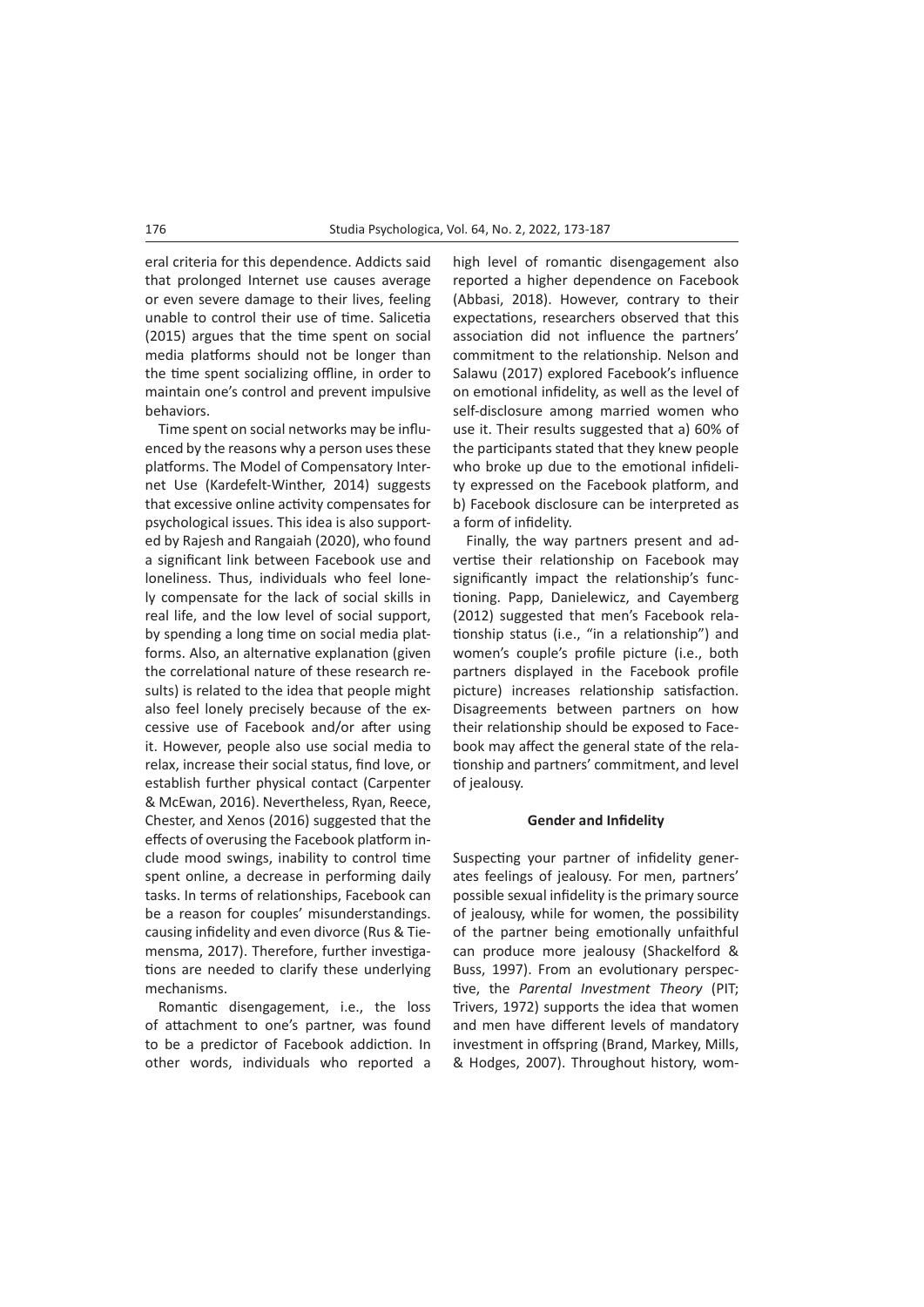en have had to invest one or more years in pregnancy and lactation to ensure their baby's chances of survival, while men could engage outside of sexual intercourse. Because of these differences in minimum investment levels, men's and women's fidelity behaviors differ in many ways. PIT argues that a strategy in which quantity is above quality is more effective when investment is low. Thus, those who invest less are more likely to engage in shortterm infidelity behaviors. Generally, women prefer quality over quantity, becoming less likely to engage in short-term relationships with others outside the partner (Brand, Markey, Mills, & Hodges, 2007). However, when infidelity does not include sexual behaviors such as kissing or physical intercourse, gender differences tend to diminish or even disappear. Thus, romantic or sexual behaviors in nature, that do not involve physical contact, such as those expressed in the online environment, can still harm the relationship, violating people's expectations about their relationship (Brand, Markey, Mills, & Hodges, 2007). Women's justifications for infidelity seem to be related to intimacy and feelings of love, sexual reasons being considered among the last (Rafatmah, Nazari, & Nasrollahi, 2011).

A series of studies support the idea that men engage more often in infidelity behaviors. For example, Weiser et al. (2018) suggested that men are more likely to send messages and show physical intimacy with female acquaintances on Tinder compared to women. However, some results contradict this hypothesis, such as those presented by Mark, Janssen, and Milhausen (2011). They observed a link between relationship satisfaction and sexual satisfaction in infidelity behaviors, more robust for women. Thus, women who have a low level of relationship satisfaction or do not feel compatible with their partner in terms of sexual values are more prone to infidelity. Similar results, which support the idea that

women are more likely to engage in infidelity behaviors (both online and offline), were presented by Brand, Markey, Mills, and Hodges (2007). Regarding Facebook, Villacampa, Ingram, Marti-Vilar, and Olivera-La Rosa (2018) argued that Facebook's use is associated with prosocial behavior more than sexual behavior, regardless of gender.

#### **Moral Disengagement**

Moral standards are constructed on evaluative social reactions to others' behaviors and exposure to self-assessment standards shaped by others. Once these standards are created, they serve as a guide for people's actions. People adjust their actions according to their consequences. Therefore, behaviors that provide satisfaction and a sense of self-worth are preferred, while behaviors that violate moral standards are expressed to a lesser extent. Anticipatory self-sanctions maintain a conduct following the internal standards of individuals. Thus, moral conduct is activated and regulated by exerting a continuous influence on one's person (Bandura, Barbaranelli, Caprara, & Pastorelli, 1996). The social-cognitive theory of morality describes the moral agent through a self-regulation system that operates through three significant subfunctions: self-monitoring, judgment, and self-reactive subfunction. Monitoring one's behavior is the first step in controlling it. Next, moral judgment provides an opportunity to exercise self-reactive influence. Thus, people end up acting in line with their moral standards through positive or negative anticipatory reactions to different courses of action (Bandura et al., 1996). However, self-reactive influences only work when activated, and there are numerous psychosocial processes by which one's sanctions can be separated from inhuman conduct (Bandura et al., 1996). The selective activation and disengagement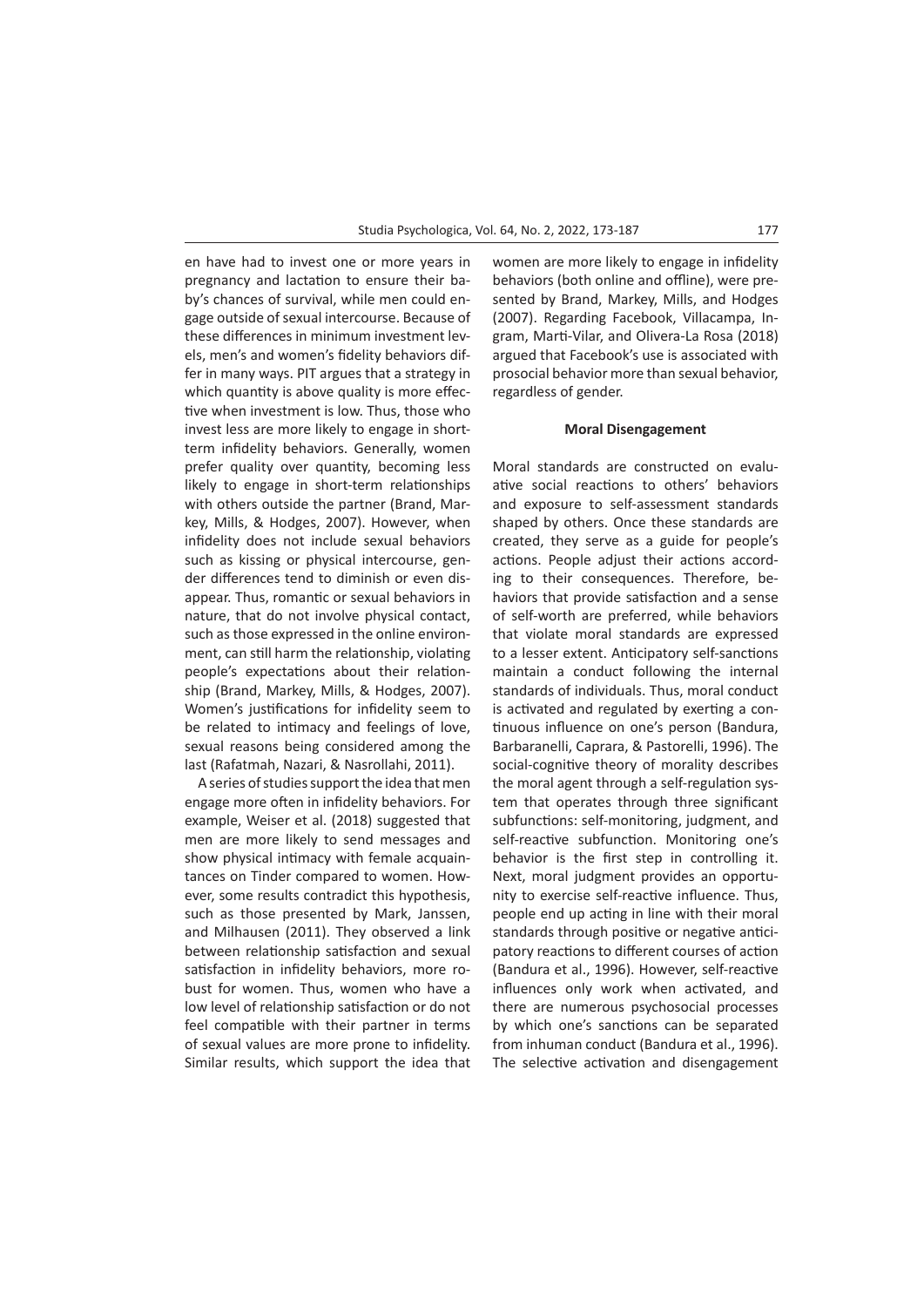of internal control allow the manifestation of different types of conduct.

An essential set of disengagement practices operates on the construction of harmful behavior. People do not usually engage in behaviors that others can condemn until they self-justify these actions, diminishing the guilt through cognitive reconstruction. In this moral justification process, inappropriate behavior becomes personally and socially acceptable by portraying it from the perspective of valued moral or social goals, people then act from a social or moral imperative (Bandura et al., 1996). *Euphemistic language* is a convenient tool used to mask reprehensible actions. People can act more aggressively when hurting a person receives a clean label compared to a situation in which this action is clearly defined as "aggression." By advantageously comparing the person's condemnable conduct with other more harmful behaviors, the unethical conduct can have fewer negatively perceived consequences. Cognitive transformation of a harmful act into more acceptable conduct through moral justification, euphemistic language, and advantageous comparison are some of the most effective psychological mechanisms for disengaging self-sanctions, leading to self-approval and positive self-assessment (Bandura et al., 1996).

Additionally, by shifting responsibility, people see their actions due to the social pressure or orders received from other people and less as a result of their personal choices. Another moral disengagement practice is to distort or disregard the consequences of the action. When people engage in activities that hurt others for personal gain, they avoid facing the harm they have done or diminish its intensity. Finally, the self-censorship of harmful conduct can be diminished by dehumanization. Once dehumanized, victims of unethical behavior are no longer perceived as people who have

emotions, hopes, or concerns but as simple objects. Simultaneously, by attributing the guilt, punitive conduct becomes reasonable, defensive reactions to a challenge. Therefore, the real victims are blamed for causing their suffering (Bandura et al., 1996).

Moral disengagement (MD) influences unethical behavior both directly and indirectly through its influence on prosocial behavior, the level of guilt, and the degree of aggression. Those with a high MD level are more likely to feel anger and exhibit unethical behaviors, which can cause harm, compared to those who apply moral sanctions to avoid such behaviors. Though not explicitly centered on online infidelity, the study conducted by Denes, Dillow, DelGreco, Lannutti, and Bevan (2020) found that "attributions of blame were positively associated with revenge, avoidance, and relationship termination; perceived intentionality was positively associated with avoidance, and blame was negatively associated with benevolence" (p. 482). Furthermore, in their research, blame was indirectly associated with the relationship ending through avoidance and benevolence, and these specific results were not moderated by gender.

As far as we know, the specific association between MD and online social media infidelity hasn't yet been investigated, though several other studies explored, for example, the relationship between online MD, cyberbullying, and cyber-aggression (Runions & Bak, 2015), the use of social media and MD (Parlangeli et al., 2019), or dishonesty, MD, and motivated forgetting (Shu, Gino, & Bazerman, 2011).

#### **The Present Study**

The present cross-sectional study aimed to explore a series of predictors of online infidelity among young women. Though several studies investigated the relationship between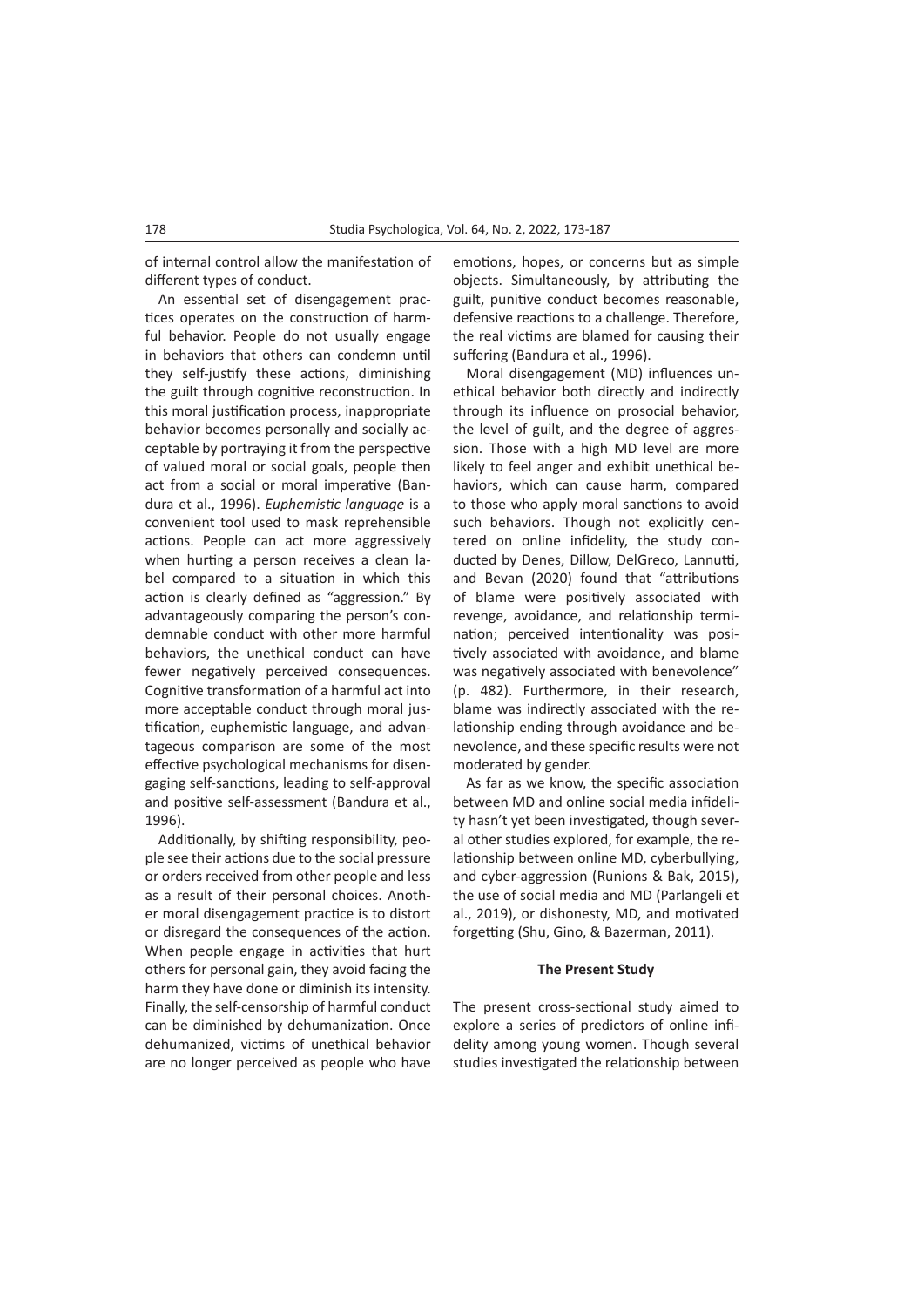online infidelity and several variables such as marital satisfaction (e.g., Isanejad & Bagheri, 2018; McDaniel, Drouin, & Cravens, 2017), or gender (Martins, Pereira, Andrade, Dattilio, Narciso, & Canavaroo, 2016; Whitty & Quingley, 2008), we were interested in extending the prediction model with an MD measure, and in focusing on social media, namely Facebook-related infidelity behaviors. We chose Facebook as the online environment to investigate in the present research because Facebook is the most used social media platform for young adults (Statisa, 2021). The novelty of our approach lies in both the choice of predictors in our model as well as the scale we developed to measure online infidelity-related MD.

Our main assumptions were related to the high predictive power of marital satisfaction, relationship length and type, age (as negative, significant predictors of online infidelity), and the significant, positive associations between Facebook addiction and MD. We assumed that a model including all six variables would significantly predict social media infidelity.

### **Method**

### **Participants**

Our convenient initial sample consisted of 147 females, out of which 36 were excluded from the final set of participants due to lack of responses within the demographical scale. Our final sample was formed by 111 heterosexual Romanian women aged 18 to 36 (*M* = 20.64, *SD* = 3.27). The only inclusion criteria were being at least 18 years old and involved in a committed romantic relationship for at least one month. Among them, 27% were in a long-distance relationship. The average time of the relationship length was 21 months (min. = 1 month, max. = 228 months). We chose an exclusively female sample because females are

generally believed to be less likely to cheat, compared to men (e.g., Martins et al., 2015; Zhang, Parish, Huang, & Pan, 2012), an assumption found to be subject to the women's age. We aimed to explore these mechanisms using a different practical approach.

#### **Procedure**

Participants first completed a demographic scale assessing gender, age, relationship type (close or long-distance), and length (number of months). All instruments were administered individually, offline, and a consent form described the purpose of the study (the general perception of online behavior) and its duration (about 15 minutes). All participants signed consent forms and were briefed about the anonymity and confidentiality of their answers, along with the fact that they can resign from the study anytime they wanted. The research was conducted in line with the ethical requirements from the university where the authors are affiliated, and the ethical standards within the 2013 Helsinki Declaration.

# **Instruments**

All instruments were self-report questionnaires. Scales were translated into Romanian using the forward-backward translation method. Three versions of each scale were analyzed by two independent researchers familiar with the main concepts, and a professional translator.

We used the 6-item *Bergen Facebook Addiction Scale* (BFAS), developed by Andearssen, Torsheim, Brunborg, and Pallesen (2012), to assess Facebook addiction. We chose this specific instrument considering our particular focus on the Facebook platform, and not social media platforms in general. We included this observation within our manuscript. Items are rated on a 5-point Likert scale, from 1 (very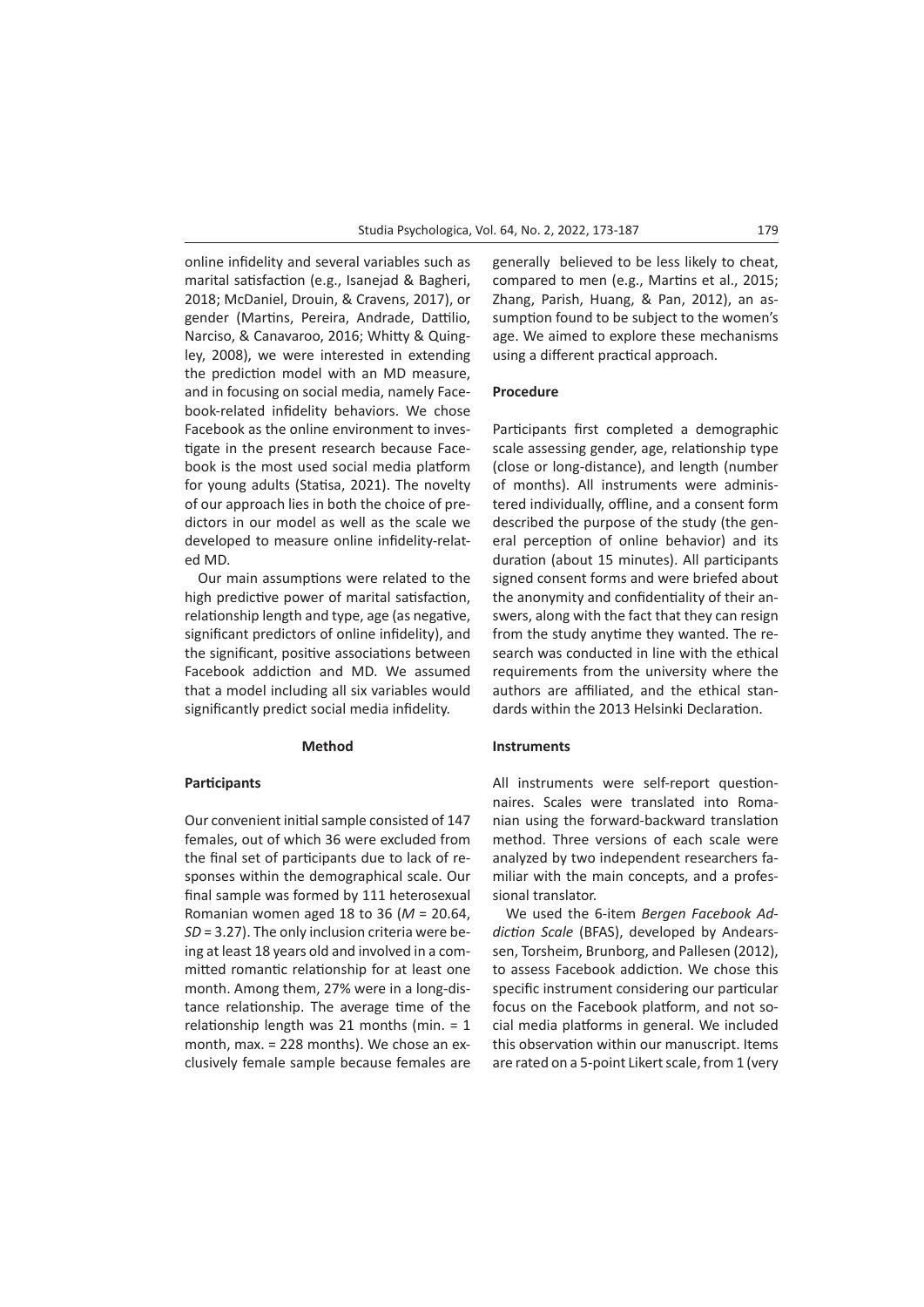rarely) to 5 (very often). Thus, the total score for the BFAS can range from 6 to 30. Example items include "How often during the last year have you thought about how you could free more time to spend on Facebook or planned use of Facebook?" *or "*How often during the last year have you felt that you had to use Facebook more?". According to Andearssen et al. (2012), there are two ways to assess a cut-off point for BFAS: "a polythetic scoring scheme (e.g., scoring 3 or above on at least four of the six items), whereas a more conservative approach could be to use a monothetic scoring key (e.g., scoring 3 or above on all six items)" (p. 512). In the present study, we used a cut-off point of 12. Cronbach's alpha indicated a satisfying internal consistency of the scale (.846).

We measured relationship satisfaction using *The Global Relationship Satisfaction* scale (Hendrick, 1988). This instrument contains seven items that can be evaluated on a 5-point Likert-type scale, from 1 (little) to 5 (a lot). Example items include "*How often did you wish you had not been involved in this relationship?*" or "*How often do problems arise in your relationship?*". Higher scores indicate a high level of couple satisfaction. The internal consistency of the scale for the present study was .837 (Cronbach's alpha).

The social media infidelity related behaviors were measured using the 7-item instrument (SMIRB scale) developed by McDaniel, Drouin, and Cravens (2017). Participants rated their agreement on a 6-point scale from 1 (strongly disagree) to 6 (strongly agree), to items such as "*If my spouse/partner asked me about my chats, comments, and messages to others on social networking sites, there are some messages I would like to hide from him/her*". The internal consistency of the scale (Cronbach's alpha) for the present study was .77.

Finally, we used an adapted version of *The Moral Disengagement Scale* developed by Bandura et al. (1996). We designed and pretested a 32-item scale (The Online Infidelity Moral Disengagement Scale – OIMDS), containing four items on each of the eight moral disengagement dimensions, adapted to the infidelity behavior, particularly online. Example items include: "*When your partner leaves their phone unlocked, it is acceptable to check their messages"* (Moral justification); "*Talking online to people of the opposite sex, apart from your partner, means socializing only*" (Euphemistic language); "*There's no point in worrying about hiding your partner's online messages when everyone is doing this*" (Advantageous comparison); "*No matter what you do, you should not feel guilty if your partner does not like your online behavior, if this may be due to a former relationship*" (Displacement of responsibility); "*If you send online messages to your ex-partner due to alcohol consumption, you are not completely guilty of your actions*" (Diffusion of responsibility); "*Hiding certain things (e.g., online messages) from your partner is not serious if he/she does not ask you about that topic*" (Distorting consequences); "*If your partner lied to you about an online behavior, you are less guilty if you lie too*" (Attribution of blame); and "*Those who are cheated on online did something to deserve it*" (Dehumanization). Participants answered on a 3-point Likert scale, from 1 (disagree) to 3 (agree). Therefore, the higher the score, the higher the moral disengagement level. The pretesting procedure (*N* = 32, *M =* 23.4, *SD* = 0.61, 100% females) indicated a high overall internal consistency (Cronbach's alpha = .91). In our study sample, Cronbach's alpha was .834.

### **Results**

The Statistical Package for the Social Science (SPSS) version 20.0 was used to analyze the data. We first conducted a series of prelimi-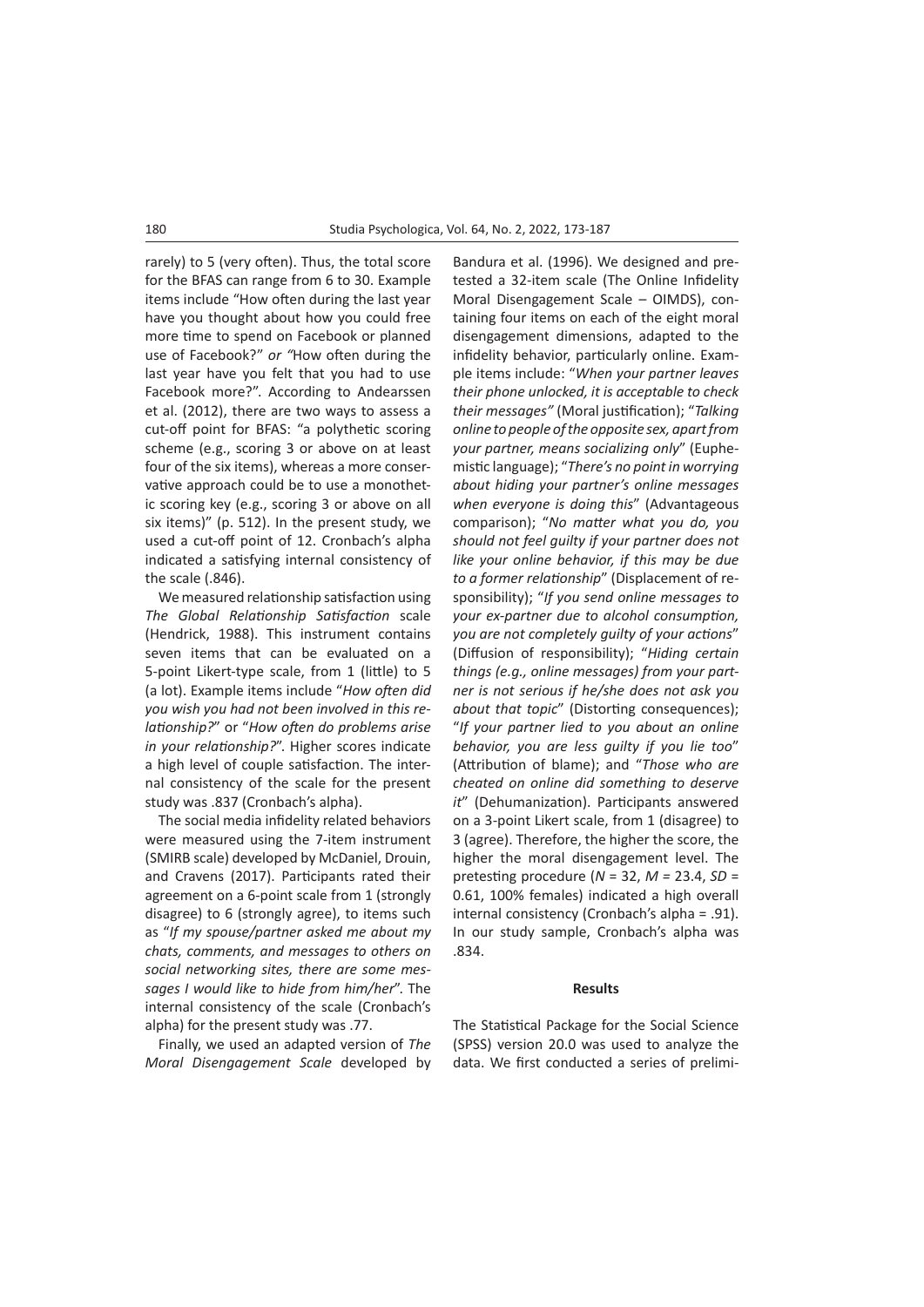nary analyses before computing a multiple linear hierarchical regression. Table 1 details the descriptive statistics of our main variables of interest.

The total score for the BFAS scale, assessing participants' addiction to Facebook, can range from 6 to 30. Using the cut-off point of 12 for Facebook addiction (scoring 3 or above on at least four of the six items), our data suggested that 62.2% (*N* = 69) of participants in our sample scored above this cut-off point, indicating potential addiction to Facebook. Next, we normalized one predictor, namely the global score for BFAS, which did not contain normally distributed residuals. We tested for multi-collinearities (Coakes, 2005), and results indicated that the variance inflation factor (VIF) values were all within the acceptable limits. Additionally, we analyzed the residual and scatter plots (Hair et al., 1998; Pallant, 2001) and confirmed that the homoscedasticity condition was satisfied. Finally, we explored the associations between the variables (see Table 2) to identify highly correlated variables.

Our data suggested a significant negative association between social media infidelity and relationship satisfaction (*r* = -.286, *p* < .001), as well as between Facebook addiction and social media infidelity (*r* = .348, *p* < .001).

We then conducted a five-stage multiple regression (stepwise) with social media infidelity-related behaviors (SMIRB) as the dependent variable. In addition, we were interested to see whether age (stage one) relationship characteristics (type and length) – stage two, relationship satisfaction (stage three), Facebook addiction (stage four), and moral disengagement (stage five) significantly predict SMIRB. Regression statistics are presented in Table 3.

The hierarchical multiple regression revealed that age did not contribute significantly to the regression model at Stage one, *F* (1, 109) = .022, *p* = .883). Introducing the

Table 1 *Descriptive statistics for the main variables (N = 111)*

|                           | М     | SD   | Mdn | Min | Max | $\alpha$ (Cronbach) |
|---------------------------|-------|------|-----|-----|-----|---------------------|
| Relationship satisfaction | 27.03 | 5.13 | 28  | 12  | 35  | .83                 |
| Facebook addiction        | 11.66 | 4.98 | 10  | h   | 30  | .84                 |
| Moral disengagement       | 71.06 | 9.91 | 72  | 44  | 87  | .83                 |
| Social media infidelity   | 13.52 | 5.63 | 12  |     | 33  | .77                 |

|                         | M     | SD   | 1        | $\overline{2}$ | 3       | 4         | 5        | 6      |  |
|-------------------------|-------|------|----------|----------------|---------|-----------|----------|--------|--|
| 1. Age                  | 20.64 | 3.27 | 1        |                |         |           |          |        |  |
| 2. Relationship length  | 21.05 | 1.72 | $.726**$ | 1              |         |           |          |        |  |
| 3. Type of relationship | 1.72  | .44  | .127     | .114           | 1       |           |          |        |  |
| 4. Relationship         | 27.03 | 5.13 | $-.020$  | .109           | .044    | 1         |          |        |  |
| satisfaction            |       |      |          |                |         |           |          |        |  |
| 5. Facebook addiction   | 11.66 | 4.98 | $-.046$  | $-.113$        | $-.020$ | $-.350**$ | 1        |        |  |
| 6. Moral                | 71.06 | 9.91 | .009     | .057           | .066    | .161      | $-.127$  | 1      |  |
| disengagement           |       |      |          |                |         |           |          |        |  |
| 7. Social media         | 13.52 | 5.63 | $-.014$  | $-.148$        | .053    | $-.286**$ | $.348**$ | $-152$ |  |
| infidelity related      |       |      |          |                |         |           |          |        |  |
| behaviors               |       |      |          |                |         |           |          |        |  |

*Note*. \*\* Correlation is significant at the 0.01 level (2-tailed).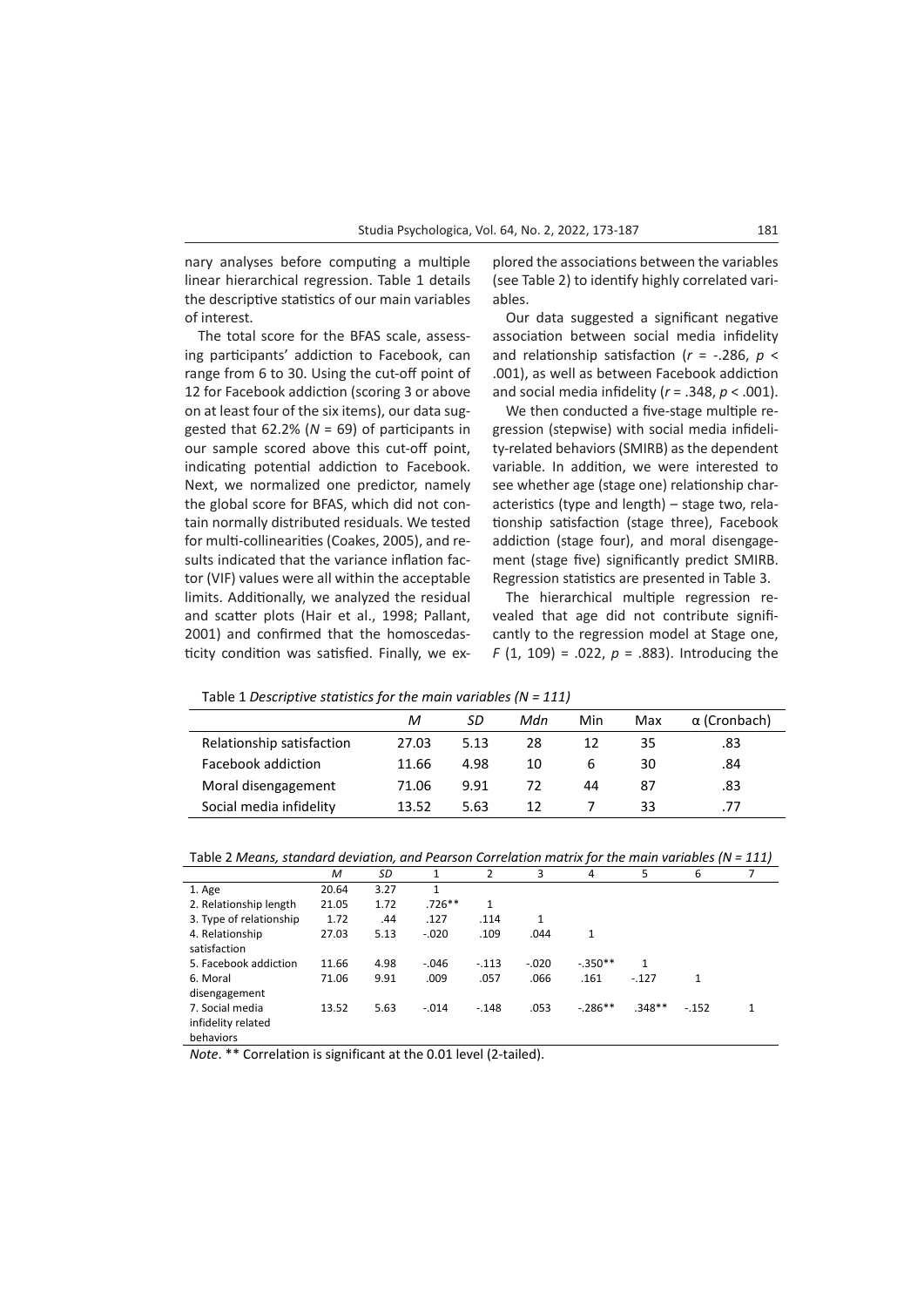Table 3 *Summary of Hierarchical Regression Analysis for variables predicting Social Media Infidelity (N = 111)*

|                          | Model 1 |      |        | Model 2 |      |         | Model 3 |         |         | Model 4 |         |        | Model 5 |      |        |
|--------------------------|---------|------|--------|---------|------|---------|---------|---------|---------|---------|---------|--------|---------|------|--------|
| Variables                | В       | SE   | в      | В       | SE   | в       | B       | SE      | в       | B       | SE      | в      | В       | SE   | в      |
|                          |         | В    |        |         | В    |         |         | B       |         |         | В       |        |         | В    |        |
| Age                      | $-.02$  | .16  | $-0.1$ | .32     | .23  | .19     | .23     | .23     | .13     | .23     | .22     | .13    | .22     | .22  | .13    |
| R. length                |         |      |        | $-.05$  | .02  | $-.29*$ | $-.04$  | .02     | $-.22$  | $-.03$  | .23     | $-.20$ | $-.03$  | .02  | $-.19$ |
| R. type                  |         |      |        | .78     | 1.2  | .06     | .92     | 1.1     | .07     | .91     | 1.1     | 0.7    | .97     | 1.1  | 0.7    |
| Satisfaction             |         |      |        |         |      |         | $-.28$  | .10     | $-.26*$ | $-.18$  | .10     | $-.16$ | $-.17$  | .10  | $-.15$ |
| FB addiction             |         |      |        |         |      |         |         |         |         | 1.53    | .53     | $.27*$ | 1.5     | .53  | $.26*$ |
| MD                       |         |      |        |         |      |         |         |         |         |         |         |        | $-.05$  | .05  | $-.08$ |
| $R^2$                    |         | .00  |        |         | .044 |         |         | .110    |         |         | .175    |        |         | .183 |        |
| F for change<br>in $R^2$ |         | .022 |        |         | 2.45 |         |         | $7.87*$ |         |         | $8.28*$ |        |         | .94  |        |

*Note.* \*p < .05

type and length of relationship explained an additional 4.4% of the dependent variable variation, but this change in *R²* was not significant, *F* (2, 107) = 2.45, *p* = .09. Adding the relationship satisfaction measure to the regression model explained 11% of social media infidelity variation, and this change in *R²*  was significant, *F* (1, 106) = 7.87, *p* = .006. The Facebook addiction measure added at stage 4 accounted for 17.5% of the variation in social media infidelity, and this change in *R²* was also significant, *F* (1, 105) = 8.28, *p* = .005. Finally, the final model, which included the moral disengagement measurement, accounted for 18.3% of the variance in social media infidelity, but the change in *R²* was not significant, *F* (1, 104) = .94, *p* = .33. When all six independent variables were included in stage five of the regression model, the only significant predictor of social media infidelity was Facebook addiction (*β* = .26, *p* = .006). Together, the six independent variables accounted for 18.3% of the variance in social media infidelity.

# **Discussion**

In a cross-sectional study among women aged 18 to 36, a hierarchical regression analysis suggested that the most important predictor of social media infidelity was Facebook addiction. We assumed that in our final prediction model all the other considered predictors would be found significant (i.e., age, relationship status and type, relationship satisfaction, and moral disengagement). No other significant predictors were found. A significant, negative association emerged within the correlational analysis between social media infidelity and relationship satisfaction, confirming previous findings that suggest that a low satisfaction would be a fertile ground for infidelity (e.g., Atkins, Baucom, & Jacobson, 2001; Saslow, Muise, Impett, & Dubin, 2012; Selterman, Garcia, & Tsapelas, 2019; Treas & Giesen, 2008), as well as social media addiction (Abbasi, 2018; Nelson & Salawu, 2017; Rus & Tiemensma, 2017). Additionally, as previous research suggested (e.g., Abassi, 2021; González-Rivera et al., 2020; Zawada & Skurzyńska, 2021), relationship satisfaction might have a moderating role within the relationship between online infidelity and Facebook addiction. For example, González-Rivera and their collaborators (2020) suggested that women who engage in social media infidelity-related behaviors reported lower levels of sexual satisfaction, emotional intimacy, and relationship satisfaction.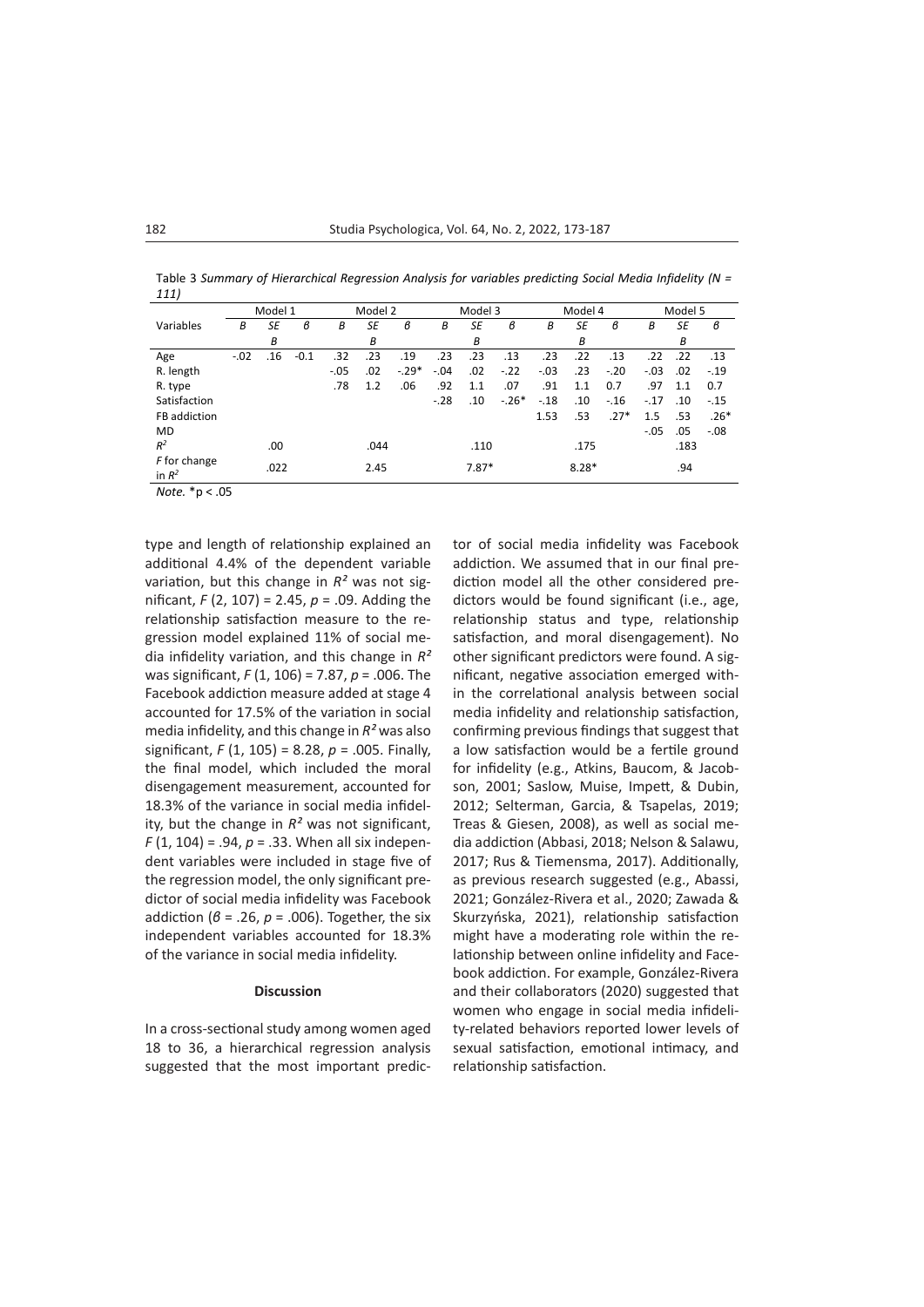Previous findings confirmed that romantic disengagement is considered a significant predictor of Facebook addiction (Abbasi, 2018), while our result suggests that Facebook addiction predicts online infidelity. Therefore, future studies might want to explore Facebook addiction's mediating role in the relationship between the loss of attachment to one's partner and social media infidelity in both male and female samples.

We assumed that distant relationships (e.g., when you have a partner in a different city) and the length of time spent in the relationship would be a significant negative predictor for social media infidelity. In line with previous findings (e.g., Le, Korn, Crockett, & Loving, 2010) related to these particular links, we assumed that the more distant and rarer the interaction, and the greater the length, the chances for online infidelity would be lower. None of these predictions were confirmed within our sample. One explanation could rely on our sample's homogeneity compared to the other studies on the matter.

We did not find a significant relationship between moral disengagement and social media infidelity. Though previous research linked self-justification and self-serving attributions to infidelity (Warach, Josephs, & Gorman, 2018), at the present moment, our study is the first to address this connection by using an adapted scale for online cheating behaviors only. Future studies may want to test this result in a broader sample to assess the reliability of the present findings in larger, more heterogeneous groups.

Several limitations for the present study need to be acknowledged. First, the generalizability of results needs improvement in future studies addressing similar issues (Crossman, 2018). Second, our participants were exclusively women, lowering the chances to extend our results to other genders. However, though studies generally focused on females and males and their online infidelity behaviors, research is relatively scarce on women's social-media infidelity predictors only. For example, we already knew that women are more likely to experience jealousy related to online extradyadic behaviors than similar offline behavior (Dijkstra, Barelds, & Groothof, 2013). We were also aware of previous research suggesting that women are angrier about emotional infidelity, while men are more disturbed about sexual infidelity (Whitty & Quingley, 2008). Finally, online infidelity usually implies cybersex, regardless of feelings, and we were interested in exploring our series of predictors, especially among a population believed to be less likely to cheat, compared to men (e.g., Martins et al., 2015; Zhang, Parish, Huang, & Pan, 2012), an assumption found to be subject to the women's age<sup>1</sup>. However, age was not found to be a significant predictor for social media infidelity, and one potential explanation lies in previous research (Atkins, Baucom, & Jacobson, 2001), which suggested that women aged 40-45 are the most likely to cheat on their husbands. Their study focused on infidelity in general and not on social media infidelity, though our results might contribute to an extension to the online environment of such findings related to age and infidelity.

Another limit to the present study is related to previous extradyadic behavior, both as an agent as well as a victim. More specifically, we did not assess nor control this variable among our sample. Studies already showed that previous infidelity experiences are related to sexual desire, relationship quality, and attractiveness (e.g., Arantanes, Barros, & Oliveira, 2020). For example, Martins et al. (2016) suggested that women who reported previous infidelity were more likely to engage in online cheating behavior. Therefore, future 1 https://ifstudies.org/blog/who-cheats-more-the-demographics-of-cheating-in-america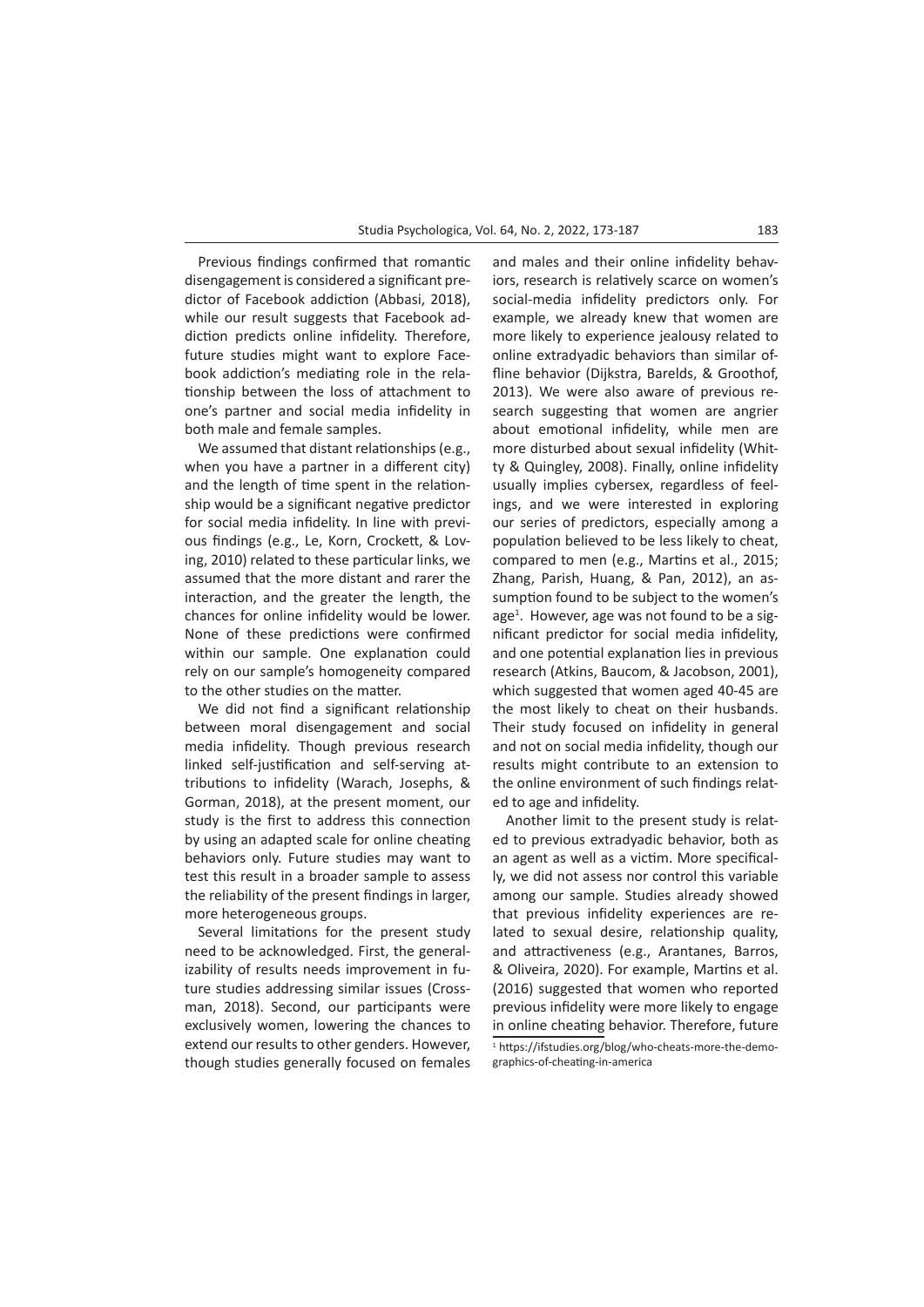studies might want to consider this variable within an alternative prediction model for online infidelity. Also, the adapted Moral Disengagement Scale that we used showed a satisfying internal consistency. Future studies might want to integrate a confirmatory factor analysis to better explore the related social media infidelity mechanisms. Recommendations concerning the appropriate sample size to use when conducting factor analysis underline that the suggested minimums for sample size include "from 3 to 20 times the number of variables and absolute ranges from 100 to over 1,000" (Mundfrom et al., 2005, p. 159). Thus, future research on larger samples might want to address this issue.

Another limitation, closely related to the sample size in our study, is related to the number of predictors included in the regression model. In general, research suggests a minimum of twenty participants for each tested predictor (Rabušic et al., 2019). In the present study, we explored the predictive power of six variables, implying a minimum number of 120 participants. Though the difference is not very large (i.e., nine participants), the regression model needs further exploration in future research that should include a larger sample (of < 120 participants).

Finally, the amount of variance unexplained by the proposed model indicated that other factors, not included in our analyses, might be relevant to social media infidelity prediction. These factors may include the level of education (Mark, Janssen, & Milhausen, 2011), personality traits (Barta & Kiene, 2005), sexual reputation (Hirsch, 2007), social environment, religiosity (Burdette et al., 2007) or moral identity. Future research might incorporate a more comprehensive set of variables, including this additional set of potential predictors.

To our knowledge, this is the first research to address the potential prediction power of moral disengagement and the first to explore

this link by using an adapted version of the scale developed by Bandura et al. and their collaborators (1996), encouraging future research in this area. Nevertheless, the new tool that we proposed (The Online Infidelity Moral Disengagement Scale – OIMDS) needs further investigation to assess its reliability, validity, and stability over time. Also, the complex mechanisms underlying women's social media infidelity further require more extensive investigations that might involve other tools and variables, assessing personality variables, time on social media, and other types of social media (frequently) used platforms. Despite these limitations, our study contributes to a better understanding of online infidelity-related behaviors, especially within social media platforms such as Facebook.

# **Authors' ORCID**

Alexandra Maftei <https://orcid.org/0000-0001-9700-8794> Andrei Corneliu Holman <https://orcid.org/0000-0001-9309-3821>

#### **References**

- Abbasi, S. I. (2018). The link between romantic disengagement and Facebook addiction: Where does relationship commitment fit in? *The American Journal of Family Therapy, 46,* 375–379. [https://](https://doi.org/10.1080/01926187.2018.1540283) [doi.org/10.1080/01926187.2018.1540283](https://doi.org/10.1080/01926187.2018.1540283)
- Abbasi, I. S. (2019). Social media addiction in romantic relationship: Does user's age influence vulnerability to social media infidelity? *Personality and Individual Differences Volume 139*, 277– 280.<https://doi.org/10.1016/j.paid.2018.10.038>
- Abassi, I. S. (2021). The effect of social media addiction on romantic relationship outcomes: Factors associated with social media addiction. *School of Social Sciences, University of Westminster*. [https://west](https://westminsterresearch.westminster.ac.uk/download/d344a371fad599c4fd5f151bbc75e921209556176f452)[minsterresearch.westminster.ac.uk/download/](https://westminsterresearch.westminster.ac.uk/download/d344a371fad599c4fd5f151bbc75e921209556176f452) [d344a371fad599c4fd5f151bbc75e921209556176f-](https://westminsterresearch.westminster.ac.uk/download/d344a371fad599c4fd5f151bbc75e921209556176f452)[452b03c961c9790aa84887/540623/Commentary](https://westminsterresearch.westminster.ac.uk/download/d344a371fad599c4fd5f151bbc75e921209556176f452)[march2p-2021-Irum%20Saeed%20AbbasiPublica](https://westminsterresearch.westminster.ac.uk/download/d344a371fad599c4fd5f151bbc75e921209556176f452)[tion\\_.pdf](https://westminsterresearch.westminster.ac.uk/download/d344a371fad599c4fd5f151bbc75e921209556176f452)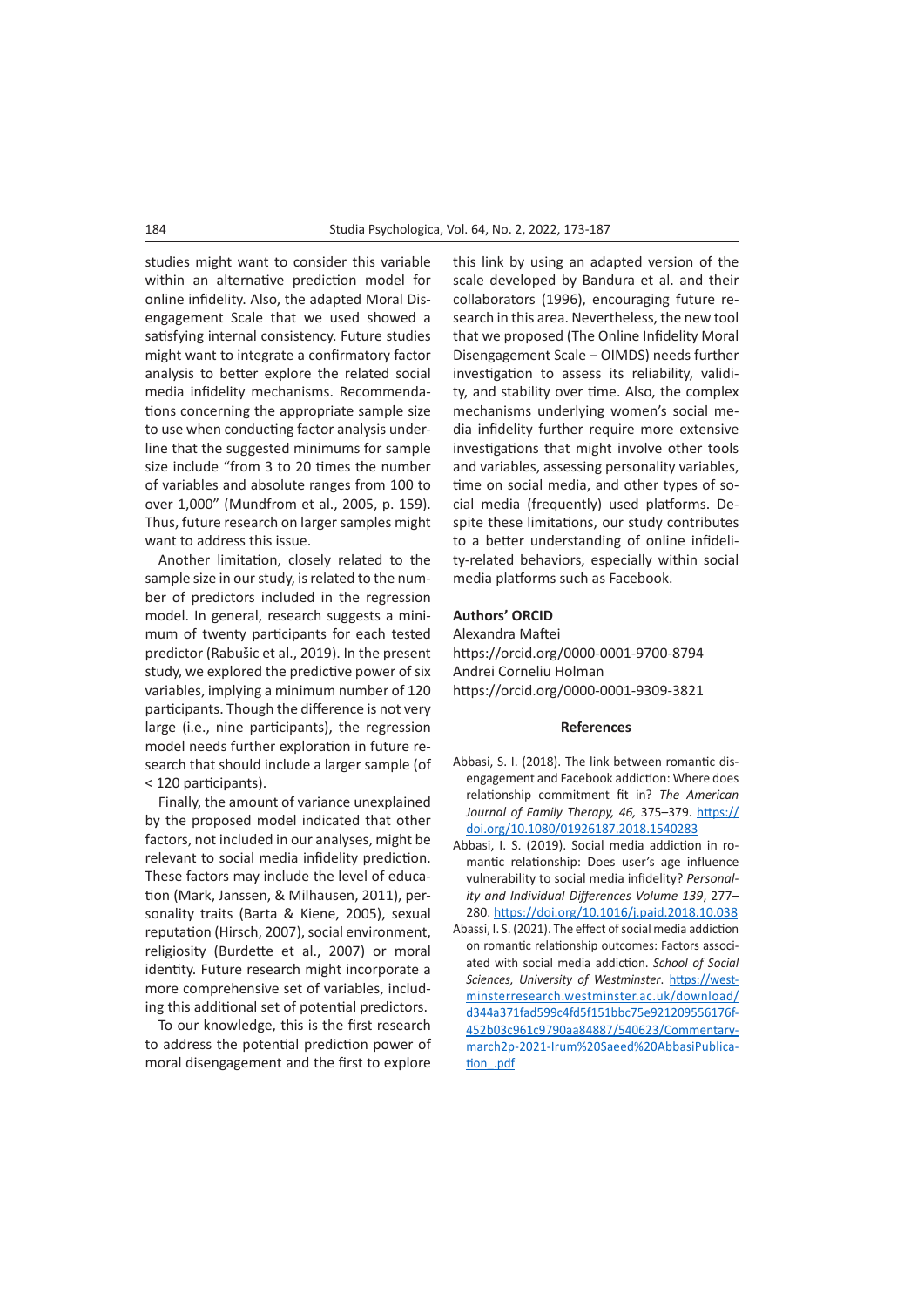- Aiken, M. A. (2019). *The cyber effect: A pioneering cyberpsychologist explains how human behavior changes online*. UK: John Murray.
- Alexopoulos, C., Timmermans, E., & McNallie, J. (2020). Swiping more, committing less: Unraveling the links among dating app use, dating app success, and intention to commit infidelity. *Computers in Human Behavior, 102*, 172–180. <https://doi.org/10.1016/j.chb.2019.08.009>
- Andreassen, C. S., & Pallesen, S. (2014). Social network site addiction-an overview. *Current Pharmaceutical Design, 20*, 4053–4061. [https://doi.](https://doi.org/10.2174/13816128113199990616) [org/10.2174/13816128113199990616](https://doi.org/10.2174/13816128113199990616)
- Andreassen, C. S., Torsheim, T., Brunborb, G. S., & Pallesen, S. (2012). Development of a Facebook Addiction Scale. *Psychological Reports, 110*(2), 501–517. https://doi.org/10.2466/02.09.18.PR0.110.2.501- 517
- Arantes, J., Barros, F., & Oliveira, H. M. (2020). Extradyadic behaviors and gender: How do they relate with sexual desire, relationship quality, and attractiveness. *Frontiers in Psychology*, 10, 2554. <https://doi.org/10.3389/fpsyg.2019.02554>
- Atkins, D. C., Baucom, D. H., & Jacobson, N. S. (2001). Understanding infidelity: Correlates in a national random sample. *Journal of Family Psychology, 15,* 735–749. https://doi.org/10.1037/0893- 3200.15.4.735
- Bandura, A., Barbaranelli, C., Caprara, G. V., & Pastorelli, C. (1996). Mechanisms of moral disengagement in the exercise of moral agency*. Journal of Personality and Social Psychology, 71*(2), 364–374. <https://doi.org/10.1037/0022-3514.71.2.364>
- Barta, W. D., & Kiene, S. M. (2005). Motivations for infidelity in heterosexual dating couples: The roles of gender, personality differences, and sociosexual orientation. *Journal of Social and Personal Relationships, 22*, 339–360. [https://doi.](https://doi.org/10.1177/0265407505052440) [org/10.1177/0265407505052440](https://doi.org/10.1177/0265407505052440)
- Brand, R. J., Markey, C. M., Mills, A., & Hodges, S. D. (2007). Sex differences in self-reported infidelity and its correlates. *Sex Roles,* 57, 101–109. <https://doi.org/10.1007/s11199-007-9221-5>
- Browne, A. (2015). *Online Infidelity; Gender, narcissism and extraversion as predictors of behaviour and jealousy responses*. Bachelors Final Year Project, Dublin Business School. [https://esource.](https://esource.dbs.ie/bitstream/handle/10788/2779/ba_browne_a_2015.pdf?sequence=1&isAllowed=y) [dbs.ie/bitstream/handle/10788/2779/ba\\_](https://esource.dbs.ie/bitstream/handle/10788/2779/ba_browne_a_2015.pdf?sequence=1&isAllowed=y) [browne\\_a\\_2015.pdf?sequence=1&isAllowed=y](https://esource.dbs.ie/bitstream/handle/10788/2779/ba_browne_a_2015.pdf?sequence=1&isAllowed=y)
- Burdette, A. M., Ellison, C. G., Sherkat, D. E., & Gore, K. A. (2007). Are there religious variations in marital infidelity? *Journal of Family Issues, 28*, 1553–1581. <https://doi.org/10.1177/0192513X07304269>
- Carpenter, C. J., & McEwan, B. (2016). The players of micro-dating: Individual and gender differences in goal orientations toward micro-dating apps. *First Monday*, *21*(5). [https://doi.org/10.5210/](https://doi.org/10.5210/fm.v21i5.6187) [fm.v21i5.6187](https://doi.org/10.5210/fm.v21i5.6187)
- Coakes, S. J. (2005). *SPSS: Analysis without anguish: Version 12.0 for Windows*. Queensland, Australia: Wiley.
- Crossman, A. (2018). *Convenience samples for research*. Thought Co. Retrieved from [http://www.](http://www.thoughtco.com/convenience-sampling-3026726 ) [thoughtco.com/convenience-sampling-3026726](http://www.thoughtco.com/convenience-sampling-3026726 )
- DeGenova, M. K., & Rice, F. P. (2005). *Intimate relationships, marriages, and families* (6th ed). Mc-Graw-Hill, New York.
- Denes, A., Dillow, M. R., DelGreco, M., Lannutti, P. J., & Bevan, J. L. (2020). Forgive and forget?: Examining the influence of blame and intentionality on forgiveness following hypothetical same-sex infidelity in the context of heterosexual romantic relationships. *The Journal of Sex Research, 57*(4), 482–497. [https://doi.org/10.1080/00224499.20](https://doi.org/10.1080/00224499.2019.1612831) [19.1612831](https://doi.org/10.1080/00224499.2019.1612831)
- Dijkstra, P., Barelds, D. P., & Groothof, H. A. (2013). Jealousy in response to online and offline infidelity: The role of sex and sexual orientation. *Scandinavian Journal of Psychology, 54*(4), 328–336. <https://doi.org/10.1111/sjop.12055>
- Drigotas, S. M., & Barta, W. (2001). The cheating heart: Scientific explorations of infidelity. *Current Directions in Psychological Science, 10*(5), 177– 180. <https://doi.org/10.1111/1467-8721.00143>
- Hair, J. F. J., Black, W., Babin, B., Anderson, R., & Tatham, R. L. (2006). *Multivariate data analysis (6th ed.).* Upper Saddle River, NJ: Pearson University Press.
- Hendrik, S. S. (1988). A generic measure of relationship satisfaction. *Journal of Marriage and the Family, 50,* 93–98. [https://doi.](https://doi.org/10.2307/352430) [org/10.2307/352430](https://doi.org/10.2307/352430)
- Hirsch, J. S., Meneses, S., Thompson, B., Negroni, M., Pelcastre, B., & del Rio, C. (2007). The inevitability of infidelity: Sexual reputation, social geographies, and marital HIV risk in rural Mexico. *American Journal of Public Health 97*(6), 986– 996.<https://doi.org/10.2105/AJPH.2006.088492>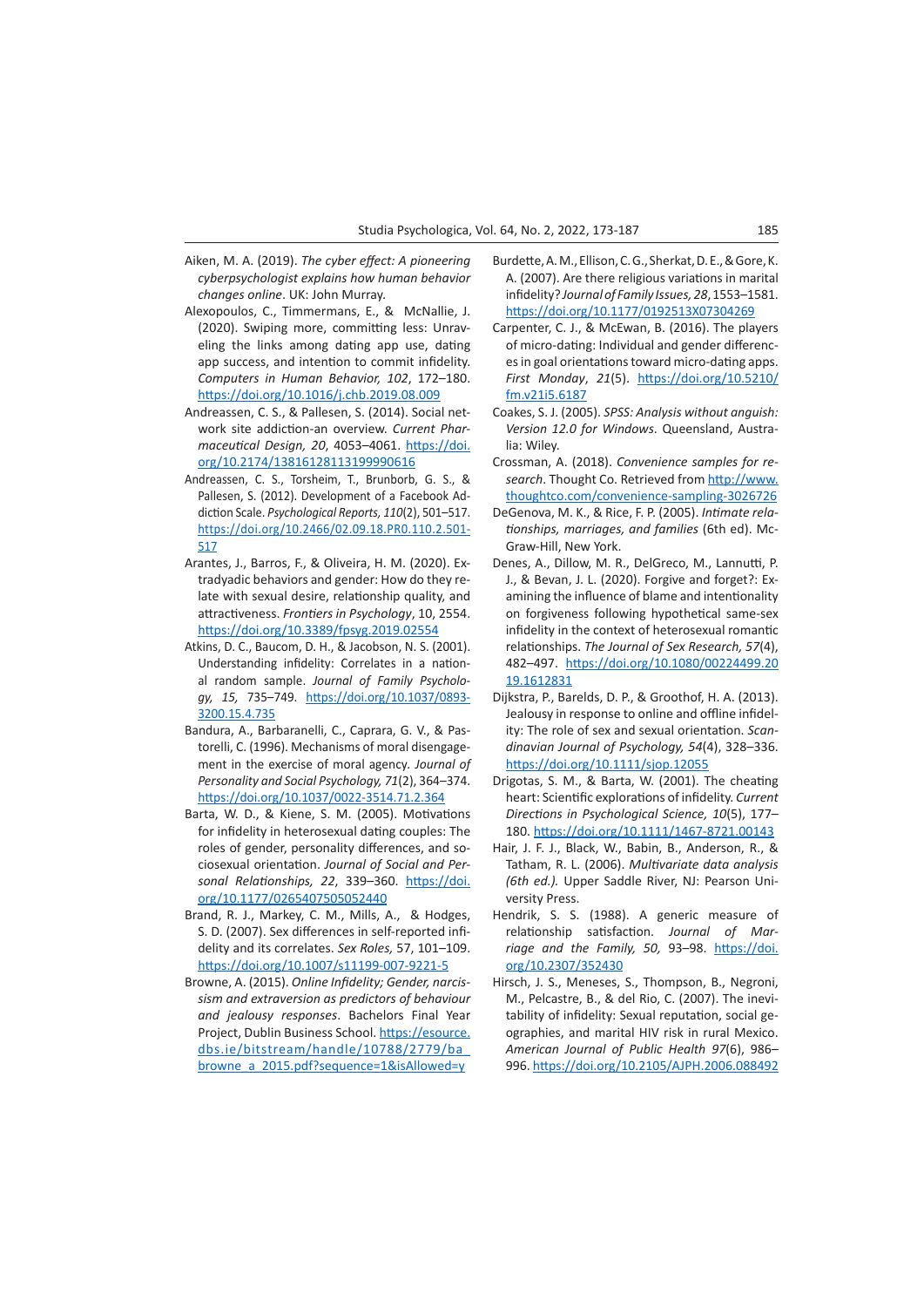- Hou, Y., Xiong, D., Jiang, T., Song, L., & Wang, Q. (2019). Social media addiction: Its impact, mediation, and intervention. *Cyberpsychology: Journal of Psychosocial Research on Cyberspace, 13*(1), article 4.<http://dx.doi.org/10.5817/CP2019-1-4>
- Isanejad, O., & Bagheri, A. (2018). Marital quality, loneliness, and internet infidelity. *Cyberpsychology, Behavior and Social Networking, 21*(9), 542– 548.<https://doi.org/10.1089/cyber.2017.0602>
- Le, B., Korn, M. S., Crockett, E. E., & Loving, T. J. (2010). Missing you maintains us: Missing a romantic partner, commitment, relationship maintenance, and physical infidelity. *Journal of Social and Personal Relationships, 28,* 653–667. <https://doi.org/10.1177/0265407510384898>
- Kardefelt-Winther, D. (2014). A conceptual and methodological critique of internet addiction research: Towards a model of compensatory internet use. *Computers in Human Behavior, 31*, 351– 354.<http://dx.doi.org/10.1016/j.chb.2013.10.059>
- Mark, K. P., Janssen, E., & Milhausen, R. R. (2011). Infidelity in heterosexual couples: Demographic, interpersonal, and personality-related predictors of extradyadic sex. *Archives of Sexual Behavior, 40*, 971–982. [https://doi.org/10.1007/](https://doi.org/10.1007/s10508-011-9771-z) [s10508-011-9771-z](https://doi.org/10.1007/s10508-011-9771-z)
- Martins, A., Pereira, M., Andrade, R., Dattilio, F. M., Narciso, I., & Canavarro, M. C. (2016). Infidelity in dating relationships: Gender-specific correlates of face-to-face and online extradyadic involvement. *Archives of Sexual Behavior, 45*(1), 193– 205.<https://doi.org/10.1007/s10508-015-0576-3>
- McDaniel, B. T., Drouin, M., & Cravens, J. (2017). Do you have anything to hide? Infidelity-related behaviors on social media sites and marital satisfaction. *Computers in Human Behavior 66*, 88– 95.<https://doi.org/10.1016/j.chb.2016.09.031>
- McDaniel, B.T., & Drouin, M. (2019). Daily technology interruptions and emotional and relational well-being. *Computers in Human Behavior, 99*, 1–8. <https://doi.org/10.1016/j.chb.2019.04.027>
- Mundfrom, D. J., Shaw, D. G., & Ke, T. L. (2005). Minimum sample size recommendations for conducting factor analyses. *International Journal of Testing, 5*(2), 159–168. [https://doi.org/10.1207/](https://doi.org/10.1207/s15327574ijt0502_4) [s15327574ijt0502\\_4](https://doi.org/10.1207/s15327574ijt0502_4)
- Nelson, O., & Salawu, A. (2017). Can my wife be virtual-adulterous? An experiential study on Facebook, emotional infidelity and self-disclo-

sure. *Journal of International Women's Studies, 18,* 166–179.

- Pallant, J. (2001). *SPSS Survival Manual. A step by step guide to data analysis using SPSS for Windows (Version 10).* Buckingham: Open University Press.
- Papp, L. M., Danielewicz, J., & Cayemberg, C. (2012). "Are We Facebook Official?" Implications of dating partners' Facebook use and profiles for intimate relationship satisfaction. *Cyberpsychology, Behavior and Social Networking, 15*, 85–90. <https://doi.org/10.1080/81926187.2013.874211>
- Parlangeli, O., Marchigiani, E., Bracci, M., Duguid, A. M., Palmitesta, P., & Marti, P. (2019). Offensive acts and helping behavior on the Internet: An analysis of the relationships between moral disengagement, empathy and use of social media in a sample of Italian students. *Work (Reading, Mass.), 63*(3), 469–477. [https://doi.](https://doi.org/10.3233/WOR-192935) [org/10.3233/WOR-192935](https://doi.org/10.3233/WOR-192935)
- Rabušic, L, Soukup, P., & Mareš, P. (2019). *Statistická analýza sociálněvědních dat (prostřednictvím SPSS)*. 2. přepracované vyd. Brno: Masarykova univerzita.
- Rafatmah, A., Nazari, M. A., & Nasrollahi, B. (2011). The relationship between sexual variety-seeking and marital satisfaction among available couples. *Procedia* – *Social and Behavioral Sciences 30*, 1381–1384. <https://doi.org/10.1016/j.sbspro.2011.10.268>
- Rajesh, T., & Rangaiah, B. (2020). Facebook addiction and personality. *Heliyon, 6*(1), e03184. <https://doi.org/10.1016/j.heliyon.2020.e03184>
- Runions, K. C., & Bak, M. (2015). Online moral disengagement, cyberbullying, and cyber-aggression. *Cyberpsychology, Behavior and Social Networking, 18*(7), 400–405. [https://doi.](https://doi.org/10.1089/cyber.2014.0670) [org/10.1089/cyber.2014.0670](https://doi.org/10.1089/cyber.2014.0670)
- Rus, H. M., & Tiemensma, J. (2017). "It's complicated." A systematic review of associations between social network site use and romantic relationships. *Computers in Human Behavior 75*, 684– 703.<https://doi.org/10.1016/j.chb.2017.06.004>
- Ryan, T., Reece, J., Chester, A., & Xenos, S. (2016). Who gets hooked on Facebook? An exploratory typology of problematic Facebook users. *Cyberpsychology, 10*(3). [https://doi.org/10.5817/](https://doi.org/10.5817/CP2016-3-4) [CP2016-3-4](https://doi.org/10.5817/CP2016-3-4)
- Saslow, L. R., Muise, A., Impett, E. A., & Dubin, M. (2012). Can you see how happy we are? Facebook